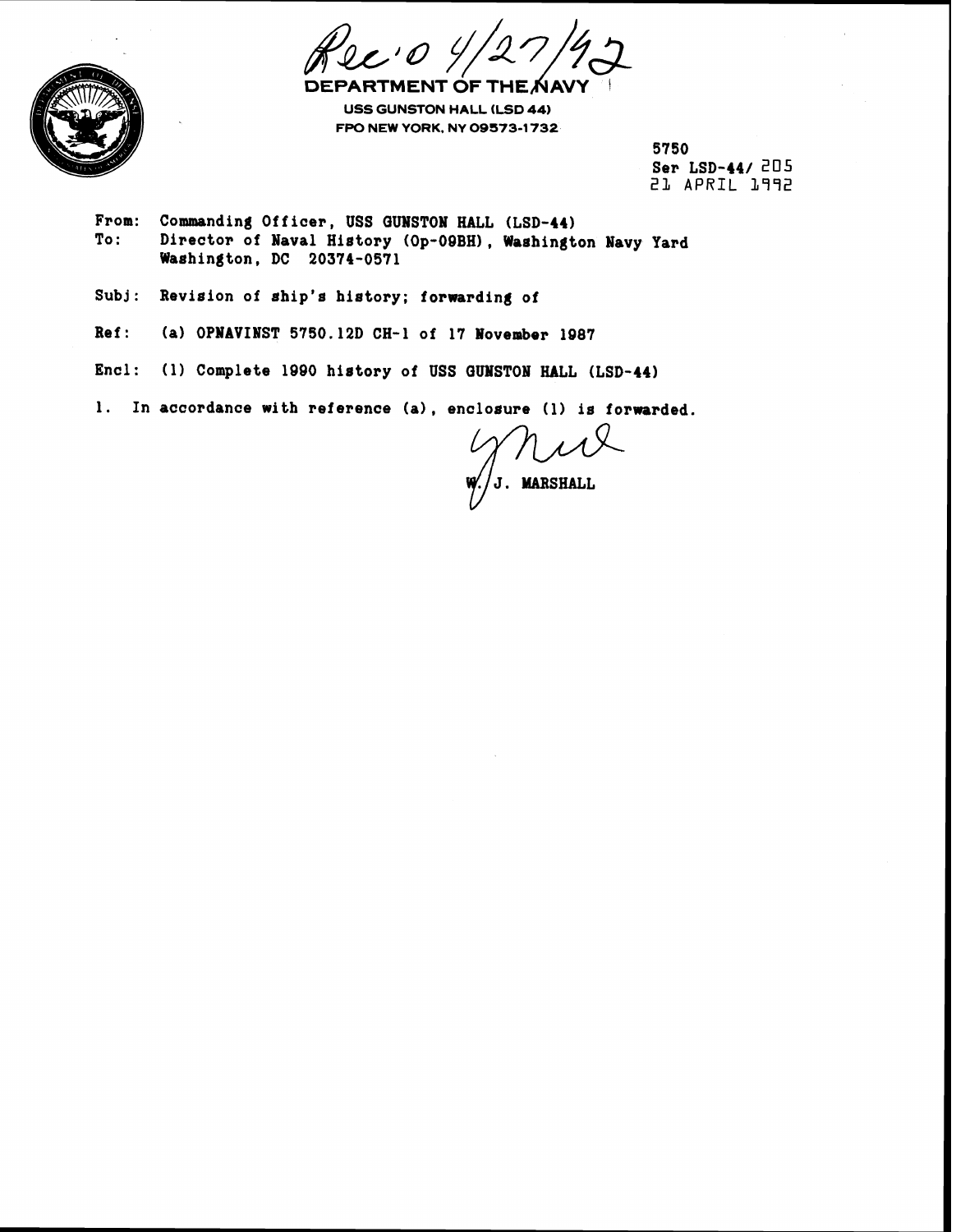**USS GUHSTON HALL (LSD-44) SHIP'S HISTORY 1991: COMMAND COMPOSITION AND ORGANIZATION** 

**1. SHIP'S MISSION:** 

**GUNSTON HALL'S MISSION IS TO TRAMSPORT UNITED STATES MARINES WITH THEIR**  COMBAT EQUIPMENT TO DESIGNATED AREAS AROUND THE WORLD. AND THEN TO LAUNCH AND **SUPPORT ASSAULT LANDING CRAFT AND HELICOPTERS DURING AMPHIBIOUS OPERATIONS AGAINST HOSTILE SHORES. GUNSTON HALL CABRIES THE NEW LAMDING CRAFT AIR CUSHION (LCAC). THE LCAC IS AH ASSAULT HOVERCRAFT WITH THE ABILITY TO EXCEED 40 KNOTS WHILE CARRYING A 60 TON PAYLOAD. USING THIS NEW CRAFT, GUHSTON HALL**  FORCES WILL BE ABLE TO CARRY OUT AN AMPHIBIOUS ASSAULT AGAINST A WIDE RANGE OF **BEACHES.** 

**GUNSTON HALL ACCOMPLISHES HER MISSION THROUGH THE USE OF A WELL DECK WHICH**  IS FLOODED TO EMBARK AND LAUNCH ASSAULT CRAFT. AFTER LEAVING THE SHIP. THE **ASSAULT CRAFT ARE DIRECTED TOWARD THE SHORE BY TEE SHIP'S COMBAT INFORMATION CENTER** . **TO PROVIDE CONTINUING SUPPORT TO THE ASSAULT FORCE, GUNSTON HALL IS** 

**EQUIPPED WITH THE HAW'S LATEST ADVANCED TECIIYOLOOY INCLUDING UPDATED**  COMMUNICATION AND COMBAT SYSTEMS, 20 TON AND 60 TON CRANES, EXPANDED REPAIR **FACILITIES, TWO HELICOPTER LANDING AREAS, COMPLETE MEDICAL AND DENTAL FACILITIES, AND AN AUTOMATED COMPUTER BASED SUPPLY SYSTEM.** 

## **2. IMMEDIATE SENIOR COMMAND**

**GUNSTON HALL'S SENIOR IMMEDIATE COMMAND IS AS FOLLOWS:** 

- **A. CINCLANTFLT**
- **B. COMNAVSURFLANT**
- **C. COMPHIBGiRU TWO**
- **D. COMPHIBRON TEN**
- **E. USS GUNSTON HALL**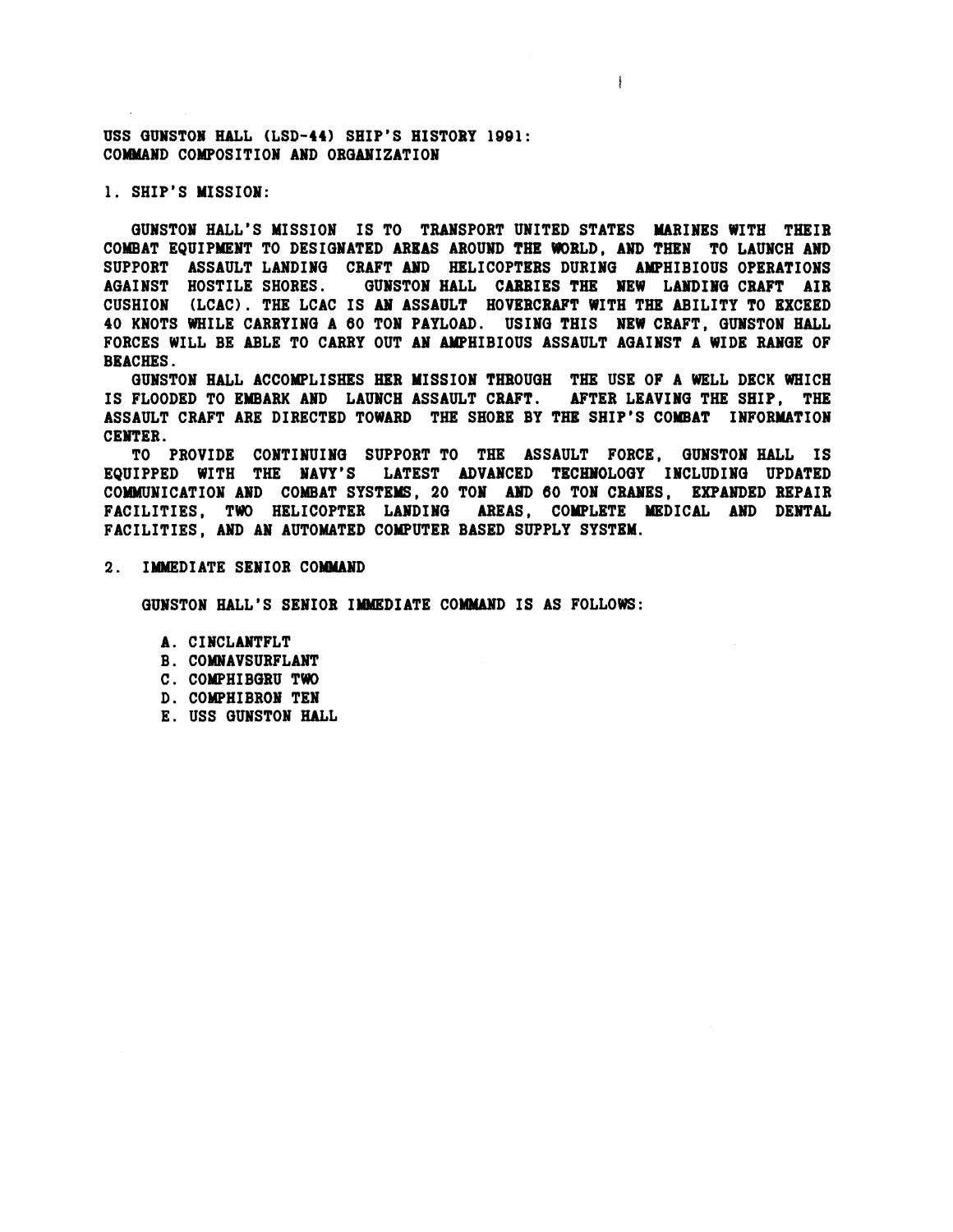|                | USS GUNSTON HALL (LSD-44) COMMAND HISTORY 1990: CHRONOLOGY OF EVENTS                                                                                                                                                                                                                                                                              |
|----------------|---------------------------------------------------------------------------------------------------------------------------------------------------------------------------------------------------------------------------------------------------------------------------------------------------------------------------------------------------|
|                | 12-20-89 ARRIVED METRO MACHINE/COMMENCE POST SHAKEDOWN<br>AVAILABILITY (PSA).                                                                                                                                                                                                                                                                     |
|                |                                                                                                                                                                                                                                                                                                                                                   |
|                |                                                                                                                                                                                                                                                                                                                                                   |
|                | 04-24-90<br>04-25-90 UNDERWAY VACAPES/SEA TRIALS.<br>04-30-90 UNDERWAY VACAPES OPAREA/POST SHAKEDOWN AVAILABILITY SEA                                                                                                                                                                                                                             |
|                | TRIALS.                                                                                                                                                                                                                                                                                                                                           |
|                |                                                                                                                                                                                                                                                                                                                                                   |
|                |                                                                                                                                                                                                                                                                                                                                                   |
|                |                                                                                                                                                                                                                                                                                                                                                   |
|                | 05-04-90<br>05-14-90<br>05-15-90<br>05-15-90<br>05-18-90<br>2000<br>2000<br>2000<br>2000<br>2000<br>2000<br>2000<br>2000<br>2000<br>2000<br>2000<br>2000<br>2000<br>2000<br>2000<br>2000<br>2000<br>2000<br>2000<br>2000<br>2000<br>2000<br>2000<br>2000<br>2000<br>2000<br>2000<br>2000<br>2000                                                  |
|                |                                                                                                                                                                                                                                                                                                                                                   |
|                |                                                                                                                                                                                                                                                                                                                                                   |
|                |                                                                                                                                                                                                                                                                                                                                                   |
|                | 05-21-90<br>06-05-90 MNDERWAY GUANTANAMO BAY, CUBA/REFRESHER TRAINING.<br>06-10-90 ARRIVED GUANTANAMO BAY, CUBA.<br>06-19-90 LCDR WELROSE E. BARTLEY II RELIEVES LCDR JERRY C. COLLIS AS<br>EXECUTIVE OFFICER OF USS GUNSTON HALL.<br>07-03-90 UNDERWAY ROOSEVELT ROADS, PUERTO RICO.<br>07-05-90 ANCHORED ROOSEVELT ROADS/EMBARKED 3RD BATTALION |
|                |                                                                                                                                                                                                                                                                                                                                                   |
|                |                                                                                                                                                                                                                                                                                                                                                   |
|                |                                                                                                                                                                                                                                                                                                                                                   |
|                |                                                                                                                                                                                                                                                                                                                                                   |
|                |                                                                                                                                                                                                                                                                                                                                                   |
|                | ANUNUALD ROOSEVELT ROADS/EMBARKED 3RD B.<br>10TH MARINES.<br>07-05-90 UNDERWAY NASSAU, BAHAMAS.<br>07-07-90 ARRIVED NASSAU/PORT VISIT.<br>07-10-90 UNDERWAY MOREHEAD CITY, NORTH CAROLINA.<br>07-12-90 ARRIVED MOREHEAD CITY. NORTH CARO                                                                                                          |
|                |                                                                                                                                                                                                                                                                                                                                                   |
|                |                                                                                                                                                                                                                                                                                                                                                   |
|                |                                                                                                                                                                                                                                                                                                                                                   |
|                |                                                                                                                                                                                                                                                                                                                                                   |
|                |                                                                                                                                                                                                                                                                                                                                                   |
|                |                                                                                                                                                                                                                                                                                                                                                   |
|                |                                                                                                                                                                                                                                                                                                                                                   |
|                |                                                                                                                                                                                                                                                                                                                                                   |
|                | DISEMBARKED 3RD BATTALION, 10TH MARINES.<br>07-13-90<br>07-16-90<br>07-16-90<br>07-18-90<br>07-28-90<br>08 DINDERWAY VACAPES OPAREA/SMALL BOAT TRAINING.<br>07-28-90<br>07-28-90<br>07-29-00<br>07-30-90<br>08 DINDERWAY VACAPES OPAREA/ENGINEERING                                                                                               |
|                | 07-31-90 ANCHORED, DISEMBARKED PROPULSION EXAMINING BOARD.                                                                                                                                                                                                                                                                                        |
| $07 - 31 - 90$ | UNDERWAY ONSLOW BAY, NORTH CAROLINA/TYPE COMMANDER                                                                                                                                                                                                                                                                                                |
|                | AMPHIBIOUS TRAINING.                                                                                                                                                                                                                                                                                                                              |
| 08-09-90       | ARRIVED LITTLE CREEK.                                                                                                                                                                                                                                                                                                                             |
| $08 - 13 - 90$ | UNDERWAY OPERATION DESERT SHIELD (FIRST SURFLANT                                                                                                                                                                                                                                                                                                  |
|                | SHIP TO DEPLOY). EMBARKED ASSAULT CRAFT UNIT FOUR AND BEACH<br>MASTERS UNIT TWO DETATCHMENTS.                                                                                                                                                                                                                                                     |
| $08 - 14 - 90$ | ARRIVED MOREHEAD CITY. NORTH CAROLINA. EMBARKED 348 USMC                                                                                                                                                                                                                                                                                          |
|                | PERSONNEL OF 2ND BATALLION LIGHT ARMORED INFANTRY A/1-10.                                                                                                                                                                                                                                                                                         |
|                | LT COL K. T. HOLCOMB, USMC, COMMANDING OFFICER.                                                                                                                                                                                                                                                                                                   |
| $08 - 17 - 90$ | UNDERWAY FROM MOREHEAD CITY, NORTH CAROLINA. JOINED TASK                                                                                                                                                                                                                                                                                          |
|                | GROUP 62. FORMATION UNDER TACTICAL COMMAND OF COMPHIBRON                                                                                                                                                                                                                                                                                          |
|                | SIX ONBOARD USS SHEREVEPORT (LPD-12). OTHER SHIPS IN                                                                                                                                                                                                                                                                                              |
|                | FORMATION: USS SPARTANBURG COUNTY (LST-1192), USS TRENTON                                                                                                                                                                                                                                                                                         |
|                | $(LPD-14)$ , USS PORTLAND $(LSD-37)$ .                                                                                                                                                                                                                                                                                                            |
| $08 - 27 - 90$ | INCHOP MEDITERRANEAN ATTACHED TO SIXTH FLEET FOR TRANSIT TO                                                                                                                                                                                                                                                                                       |
|                | SUEZ CANAL.                                                                                                                                                                                                                                                                                                                                       |
| 08-30-90       | UNREP WITH USS CONCORD.                                                                                                                                                                                                                                                                                                                           |
| $09 - 02 - 90$ | UNREP USS TRUCKEE.                                                                                                                                                                                                                                                                                                                                |
| $09 - 05 - 90$ | TRANSITED SUEZ CANAL.                                                                                                                                                                                                                                                                                                                             |

 $\mathcal{L}(\mathbf{F})$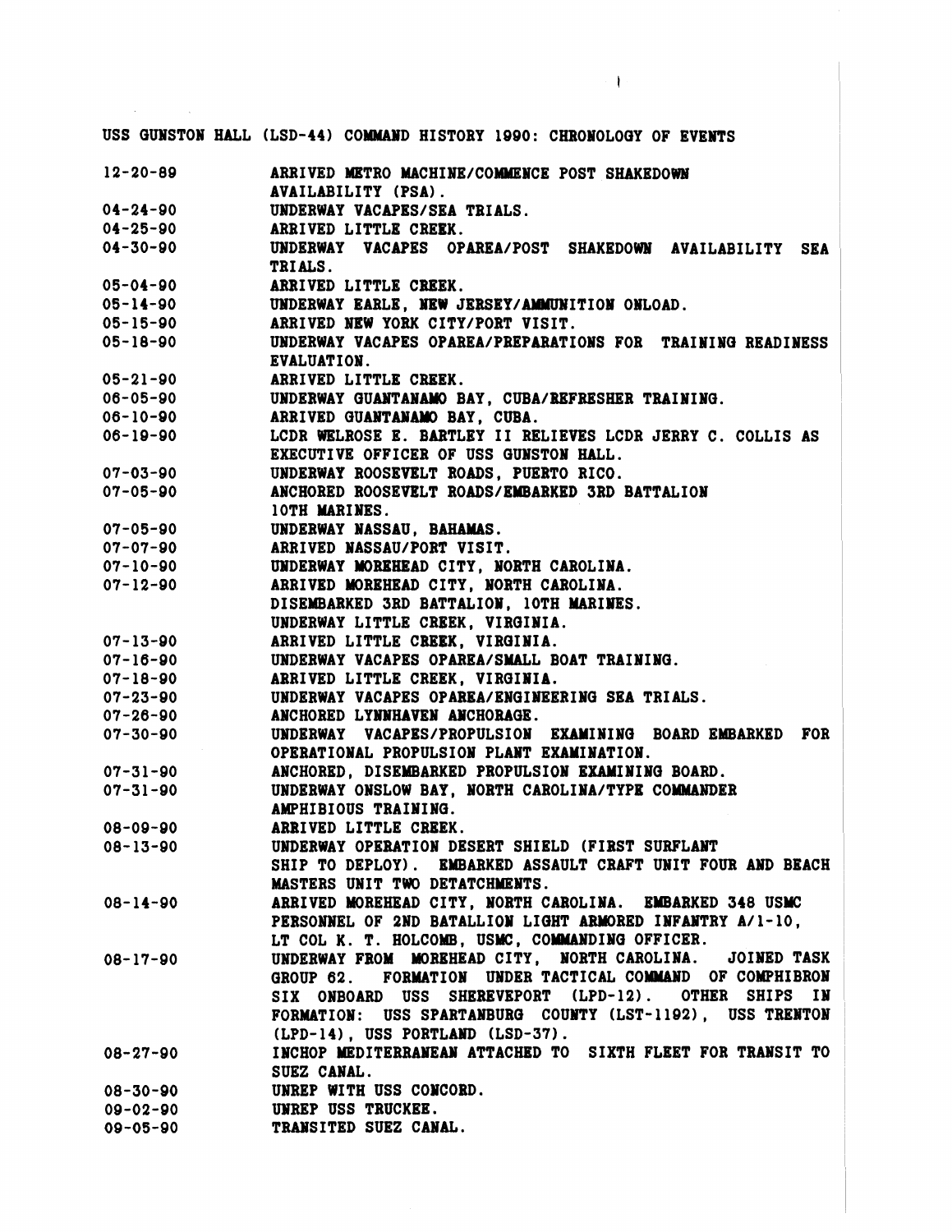## **CHRONOLOGY PAGE TWO**

|                                  | 09-07-90 SUCCESSFULLY COMPLETED THE FIRST U.S. NAVY LCAC OPERATION TO<br>TAKE PLACE IN THE GULF OF ADEN.<br>09-10-90 COMMENCED TRANSIT OF ARABIAN SEA.<br>09-14-90 VISITED BY MAJGEN HARRY JENKINS JR., USMC, COMMANDING<br>GENERAL OF FOU |
|----------------------------------|--------------------------------------------------------------------------------------------------------------------------------------------------------------------------------------------------------------------------------------------|
|                                  |                                                                                                                                                                                                                                            |
|                                  |                                                                                                                                                                                                                                            |
|                                  |                                                                                                                                                                                                                                            |
|                                  | MADE CONTACT WITH ISTANBUL SHIP 'NURI CERRAHOGLU' IN                                                                                                                                                                                       |
|                                  | ACCORDANCE WITH U.S. BLOCKADE OF IRAQ. CARGO: CRUDE OIL.<br>09-24-90 MADE CONTACT WITH BRITISH SHIP 'CHEVRON SOUTH AMERICA' IN                                                                                                             |
|                                  |                                                                                                                                                                                                                                            |
|                                  | ACCORDANCE WITH U.S. BLOCKADE OF IRAQ. CARGO: CRUDE OIL.                                                                                                                                                                                   |
| $09 - 27 - 90$                   | MARKED 45 CONSECUTIVE DAYS UNDERWAY.                                                                                                                                                                                                       |
|                                  | 09-29 to 10-05-90 PARTICIPATED IN OPERATION CAMEL SAND.                                                                                                                                                                                    |
| $09 - 30 - 90$                   | SERVED AS PRIMARY CONTROL SHIP IN FIRST OPEN-OCEAN EXERCISE                                                                                                                                                                                |
|                                  | COMPRISED OF NINE LCACS FROM ATLANTIC AND PACIFIC FLEET.                                                                                                                                                                                   |
|                                  |                                                                                                                                                                                                                                            |
|                                  | RECORD FOR NUMBER OF LCACS CONTROLLED AT ONCE.<br>10-02-90 MOHORED IN MASIRAH, OMAN.<br>10-03-90 UNDERWAY IN NORTH ARABIAN SEA.<br>10-05-90 SERVED AS PRIMARY CONTROL SHIP IN FIRST COMBINED ATLANTIC                                      |
|                                  |                                                                                                                                                                                                                                            |
|                                  |                                                                                                                                                                                                                                            |
|                                  | AND PACIFIC FLEET LCAC BEACH ASSAULT EXERCISE, GHUBBAT                                                                                                                                                                                     |
|                                  | SAWQIRAH, OMAN.<br>10-09-90 VISITED BY RADM J. B. LAPLANTE COMMANDER, AMPHIBIOUS GROUP                                                                                                                                                     |
|                                  |                                                                                                                                                                                                                                            |
| TWO.                             |                                                                                                                                                                                                                                            |
|                                  |                                                                                                                                                                                                                                            |
|                                  |                                                                                                                                                                                                                                            |
|                                  |                                                                                                                                                                                                                                            |
|                                  | 10-13-90<br>10-17-90<br>10-17-90<br>ARRIVED IN MUSCAT, OMAN/PORT VISIT.<br>10-20-90<br>10-21-90<br>UNDERWAY IN NORTH ARABIAN SEA.<br>10-21-90<br>COMMANDER WILLIAM J. MARSHALL RELIEVED COMMANDER JOHN P.                                  |
|                                  |                                                                                                                                                                                                                                            |
|                                  | JEFFCOAT AS COMMANDING OFFICER OF USS GUNSTON HALL.<br>10-29-90 VISITED BY GEN AL GRAY, USMC, COMMANDANT OF THE                                                                                                                            |
|                                  | <b>MARINE CORPS.</b>                                                                                                                                                                                                                       |
|                                  | 10-31 to 11-8-90 SERVED AS PRIMARY CONTROL SHIP FOR LCACS IN OPERATION SEA                                                                                                                                                                 |
|                                  | SOLDIER II.                                                                                                                                                                                                                                |
|                                  |                                                                                                                                                                                                                                            |
|                                  |                                                                                                                                                                                                                                            |
|                                  |                                                                                                                                                                                                                                            |
|                                  |                                                                                                                                                                                                                                            |
|                                  |                                                                                                                                                                                                                                            |
|                                  | 11-15-90 TRANSITED STRAITS OF HORMUZ.<br>11-15 to 21-90 SERVED AS PRIMARY CONTROL SHIP IN OPERATION IMMINENT                                                                                                                               |
|                                  | <b>THUNDER.</b>                                                                                                                                                                                                                            |
| $11 - 16 - 90$                   | ARRIVED IN PERSIAN GULF.                                                                                                                                                                                                                   |
| $11 - 23 - 90$                   | UNDERWAY TO MUSCAT. OMAN.                                                                                                                                                                                                                  |
| $11 - 23 - 90$                   | TRANSITED STRAITS OF HORMUZ.                                                                                                                                                                                                               |
| $11 - 24 - 90$                   | ARRIVED IN MUSCAT. OMAN/PORT VISIT.                                                                                                                                                                                                        |
| $11 - 28 - 90$                   | UNDERWAY IN GULF OF OMAN.                                                                                                                                                                                                                  |
| $11 - 29 - 90$                   | UNDERWAY IN NORTH ARABIAN SEA.                                                                                                                                                                                                             |
| $11 - 29 - 90$                   | TRANSITED STRAITS OF HORMUZ.                                                                                                                                                                                                               |
| $11 - 30 - 90$                   | UNDERWAY IN PERSIAN GULF.                                                                                                                                                                                                                  |
| $12 - 01 - 90$                   | ANCHORED SIR BANI YAR. UAE.                                                                                                                                                                                                                |
| $12 - 05 - 90$                   | UNDERWAY TO NORTH ARABIAN SEA.                                                                                                                                                                                                             |
| $12 - 06 - 90$                   | TRANSITED STRAITS OF HORMUZ.<br>ARRIVED NORTH ARABIAN SEA.                                                                                                                                                                                 |
| $12 - 07 - 90$<br>$12 - 08 - 90$ | ANCHORED NORTH ARABIAN SEA.                                                                                                                                                                                                                |
|                                  | CONDUCTED NIGHT LCAC OPS.                                                                                                                                                                                                                  |
|                                  |                                                                                                                                                                                                                                            |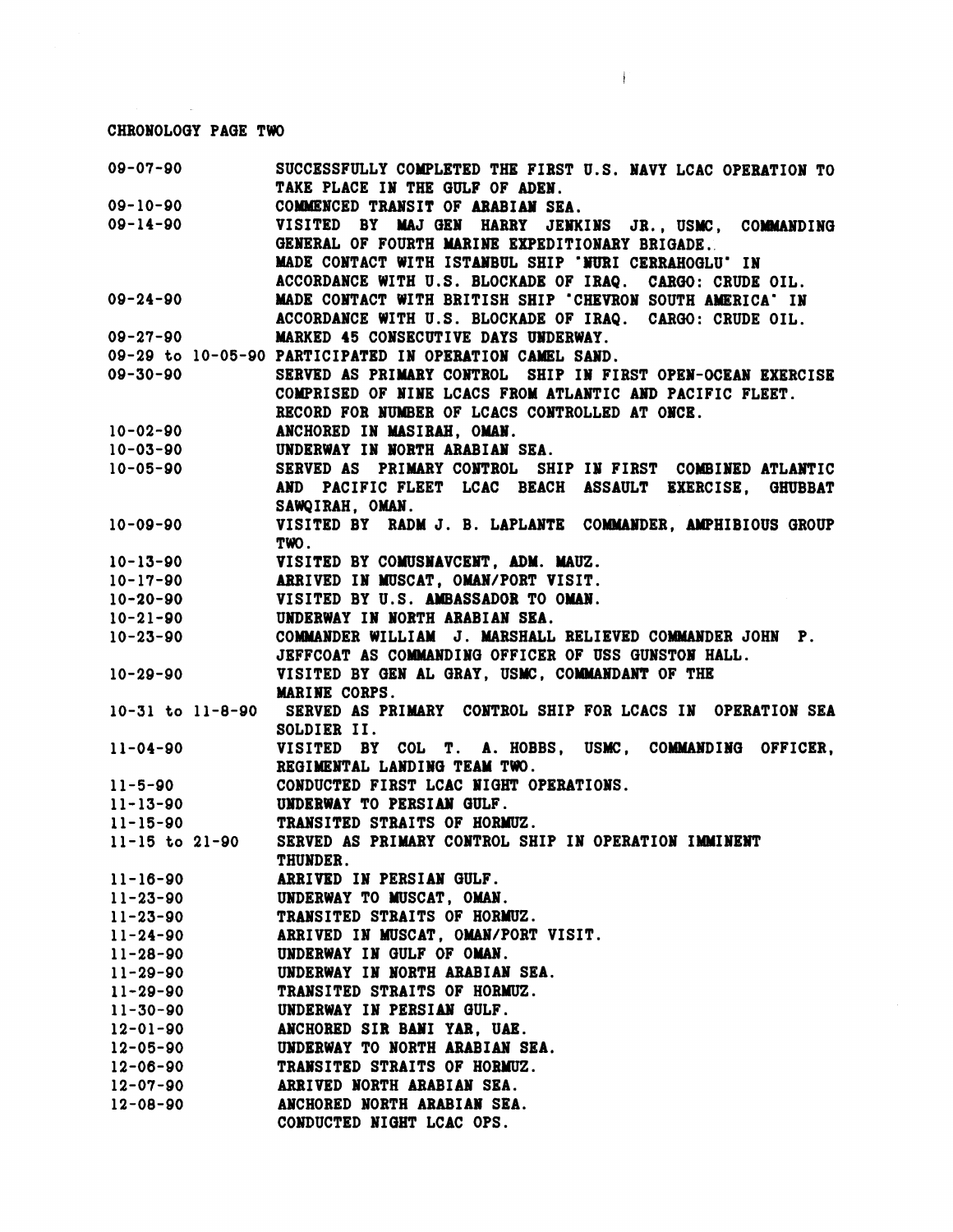## **CEROIOLOQY PAGB THREE**

| $12 - 08 - 90$ | UNDERWAY NORTH ARABIAN SEA.                              |
|----------------|----------------------------------------------------------|
| 12-09-90       | UNREP/USS SAN JOSE                                       |
|                |                                                          |
|                | UNREP/USNS ANDREW J. HIGGINS.                            |
| $12 - 10 - 90$ | CONTACTED BY SULTAN OF OMAN INSHORE PATROL               |
|                | CRAFT 'KHASSAB'.                                         |
| $12 - 11 - 90$ | ANCHORED AL MASIRAH, OMAN                                |
|                | UNDERWAY NORTH ARABIAN SEA.                              |
| $12 - 12 - 90$ | ANCHORED NORTH ARABIAN SEA.                              |
|                | $12-14-90$ CLASS BRAVO FIRE - LCAC #7 - OVERHAULED.      |
|                | 12-16-90 UNDERWAY NORTH ARABIAN SEA.                     |
|                | ANCHORED NORTH ARABIAN SEA.                              |
| $12 - 18 - 90$ | UNDERWAY TO AL MASIRAH, OMAN.                            |
|                | 12-19-90 ARRIVED/ANCHORED AL MASIRAH, OMAN.              |
| $12 - 20 - 90$ | UNDERWAY NORTH ARABIAN SEA.                              |
|                | ANCHORED NORTH ARABIAN SEA.                              |
| 12-20-90       | VISITED BY CAPT. DON L. KRABBE, USN, CHAPLAIN            |
|                | OF THE MARINE CORPS.                                     |
| $12 - 22 - 90$ | UNDERWAY NORTH ARABIAN SEA.                              |
| $12 - 26 - 90$ | UNDERWAY TO ABU DHABI, UAE.                              |
| $12 - 27 - 90$ | TRANSITED STRAITS OF HORMUZ.                             |
| 12-28-90       | CLASS 'C' FIRE IN AFFF STATION #3 - OVERHAULED.          |
| 12-29-90       | ARRIVED IN ABU DHABI, UAE/PORT VISIT. MOORED AT BERTH 4. |
|                |                                                          |